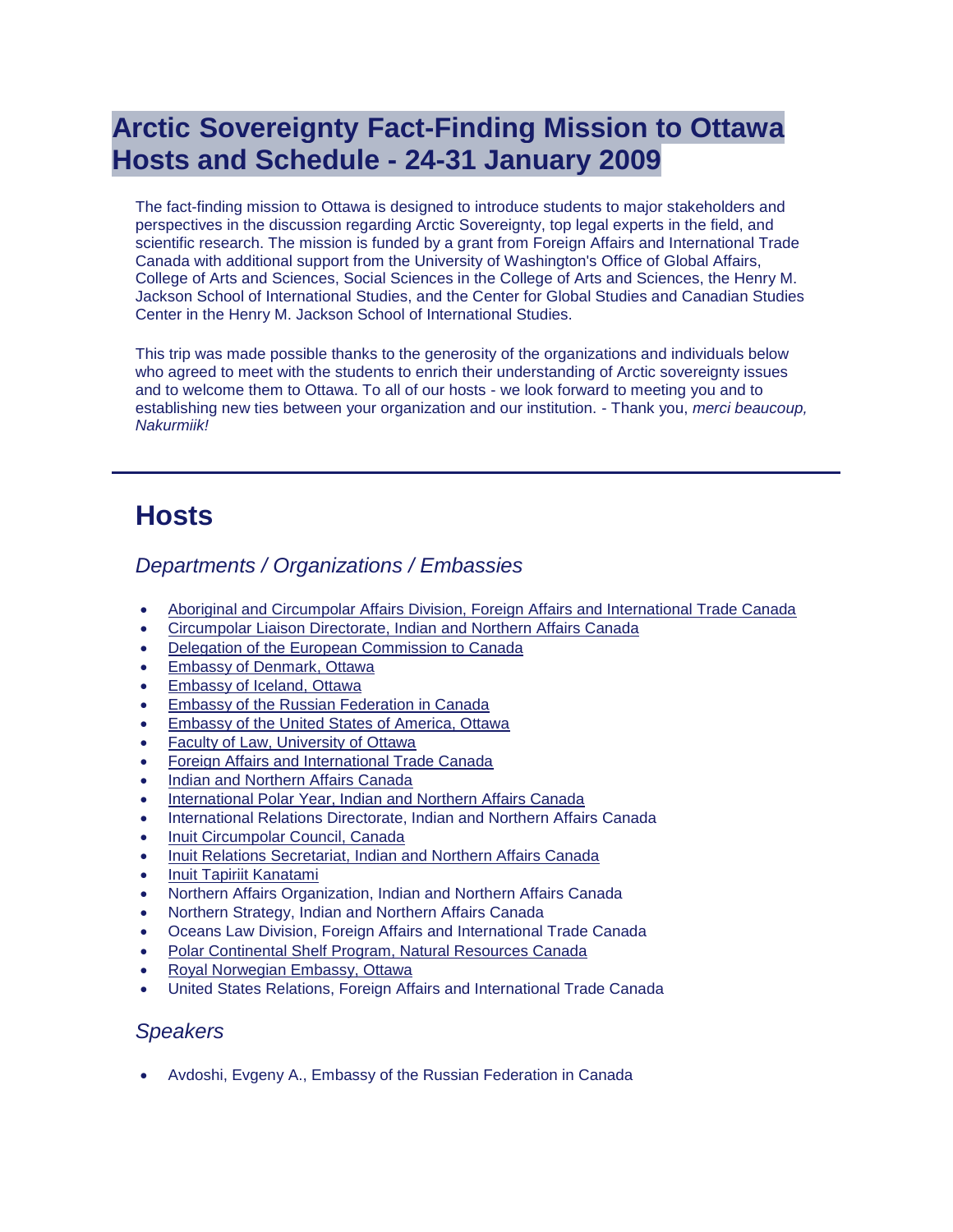- Bergmann, Martin, Director, Polar Continental Shelf Program, Natural Resources Canada, **Ottawa**
- Borbey, Patrick, Northern Affairs Organization, Indian and Northern Affairs Canada
- Chumakov, Valery, Embassy of the Russian Federation in Canada
- Duschenes, Christopher, Inuit Relations Secretariat, Indian and Northern Affairs Canada
- Di Girolamo, Giovanni, Delegation of the European Commission to Canada
- Finkler, Harald W., Circumpolar Liaison Directorate, Indian and Northern Affairs Canada
- Graham, Angela, North America Outreach and Mission Liaison Division, Foreign Affairs and International Trade Canada
- Henningsen, Jakob, Embassy of Denmark, Ottawa
- Heynen, Jeff, U.S. Relations, Foreign Affairs and International Trade Canada
- Kadas, Robert, Aboriginal and Circumpolar Affairs Division, Foreign Affairs and International Trade Canada
- Kadluk, Henry, Communication and Liaison Office, Inuit Relations Secretariat, Indian and Northern Affairs Canada
- Kozij, John, Strategic Policy and Integration Directorate, Indian and Northern Affairs Canada
- Lalonde, Suzanne, Faculty of Law, Universit� Montr�al
- Locklear, Lonzell, Embassy of the United States of America
- Loring, Eric, Environment Department, Inuit Tapiriit Kanatami
- McRae, Donald, Faculty of Law, University of Ottawa
- Morse, Bradford, Faculty of Law, University of Ottawa
- Moss-Davie, Pitseolalaq, Research Coordinator, Inuit Circumpolar Council
- Naess, Tor B., Royal Norwegian Embassy, Ottawa
- Okalik, Paul, Nunavut
- Pelletier, Beno $\bigcirc$ t, Faculty of Law, University of Ottawa
- Pharand, Donat, International Law, University of Ottawa
- Rees, Stephanie, International Polar Year, Indian and Northern Affairs Canada
- Reimer, Chester, Chester Reimer Consulting Inc.
- Savoie, Donat, Inuit, Arctic and Circumpolar Affairs
- Silundika, Cecilia Sithembile, Circumpollar Liaison Directorate, Northern Affairs Organization, Indian and Northern Affairs Canada
- Sim-Nadeau, Sue, Polar Continental Shelf Project
- Steele, Earl James, Embassy of the United States of America
- Stewart, Allison, Oceans Law Division, Foreign Affairs and International Trade Canada
- Th $\bullet$ riault, Sophie, Faculty of Law, University of Ottawa
- Thordardottir, Embassy of Iceland, Ottawa
- Vatne, Per, Royal Norwegian Embassy, Ottawa
- Whitaker, Marilyn, International Relations Directorate, Indian and Northern Affairs Canada

#### *Cultural Tours*

- [Museum of Civilization](http://www.civilization.ca/splash.html)
- [Nunavut 10th Anniversary Celebration](http://www.collectionscanada.gc.ca/democracy/index-e.html)
- [Parliament of Canada](http://www.parl.gc.ca/)

[Return to Top](https://jsis.washington.edu/archive/canada/file/archive/taskforce09/ottawa.shtml#top)

## **Schedule**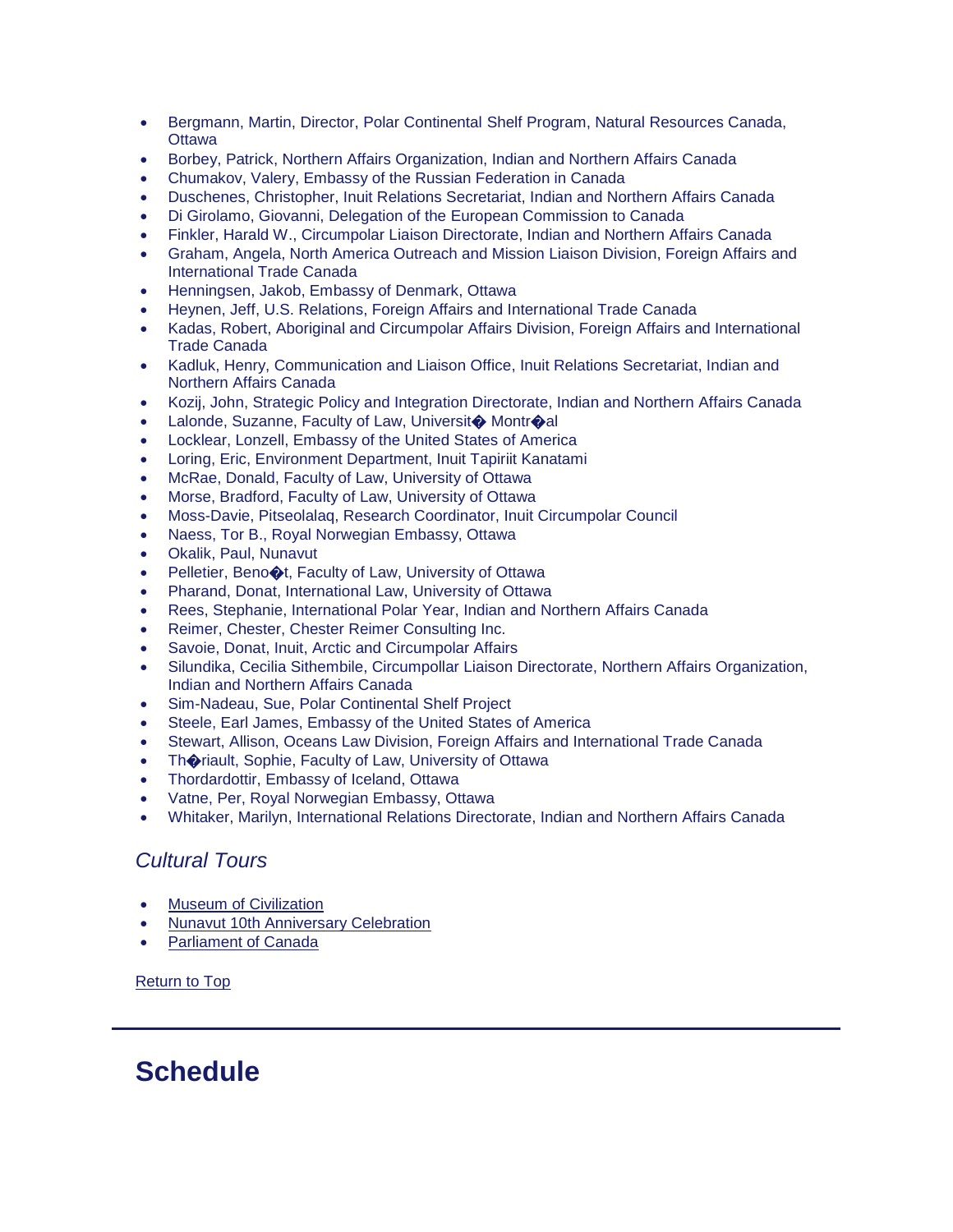### *Monday-Friday Organization*

Each morning the team will meet for breakfast where the designated student hosts provide an overview of the organizations / individuals for the day including reference to the importance of those perspectives to the team's Task Force report. One or two *rapporteurs* will be responsible for taking thorough notes during the meetings, compiling those notes at the end of the day, and sharing them with the team in the evening. The coordinator will take the *rapporteur* notes and reduce these to short summaries to be used in a follow-up report for the fact-finding mission.

## *Sunday, 25 January 2009*

8-9 a.m. - Breakfast, Lord Elgin

10-11:30 a.m. - Canadian Museum of Civilization Tour Canada Hall - Remarkable journey through one thousand years of Canada's social history. First Peoples Hall - Highlights the cultural, historical and artistic achievements of Canada's First Peoples.

Lunch - Voyageurs Cafeteria, Canadian Museum of Civilization, Qu�bec

1 - Parliament of Canada Tour, Ottawa

Evening - dinner on own

## *Monday, 26 January 2009*

7 a.m. - Breakfast, Lord Elgin, overview of day

8:30 a.m.-1 p.m. - Welcome by Foreign Affairs and International Trade Canada Host - Nancy Hector, Senior Program Advisor, US, International Academic Relations Division Program:

9-9:10 a.m. - Welcoming Remarks by Foreign Affairs and International Trade / International Education and Youth Division (Chris Greenshields or Nancy Hector)

9:10 - 10:00 a.m. - Presentation on the Canada-US Relationship, Jeff Heynen, Deputy Director, U.S. Relations

10-11:00 a.m. - Presentation on the Arctic Relationship, Robert Kadas, Deputy Director, Aboriginal and Circumpolar Affairs Division

11 a.m.-Noon - Presentation on Arctic Sovereignty, Allison Stewart, Oceans Law Division Noon-1 p.m. - Lunch for all participants hosted by Foreign Affairs and International Trade Canada Location - 125 Sussex Drive, Rendez-Vous Room

1:30-4 - Inuit Tapiriit Kanatami and Inuit Circumpolar Council Hosts - Stephen Hendrie, Senior Communications Officer, Inuit Tapiriit Kanatami and Oxana Golovkina, Russian Liaison, International Development, Projects Coordinator, Inuit Circumpolar **Council** 

Location - 75 Albert St., Suite 1001

Evening - dinner on own; team meeting to discuss / integrate day's meetings

## *Tuesday, 27 January 2009*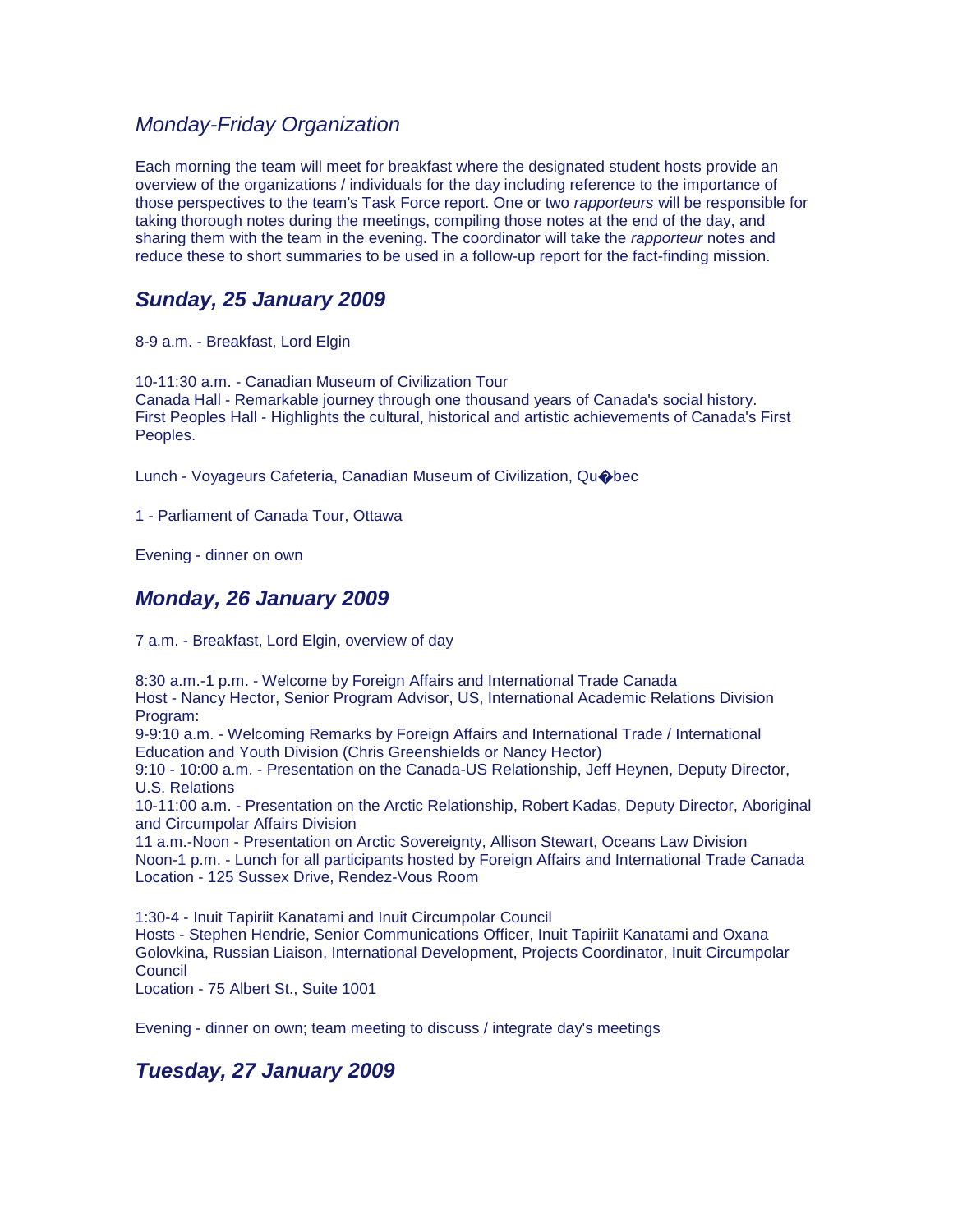8-9 a.m. - Breakfast, Lord Elgin, overview of day

9:30 a.m.-Noon - Embassy of the United States of America, James Steele, Environment Counselor Location - 490 Sussex Drive, Ottawa

Noon - Lunch with Giovanni Di Girolamo, First Counsellor and Head of the Political and Public Affairs Section, Delegation of the European Commission to Canada Location - Lord Elgin, Board Room 200

2 - Polar Continental Shelf Program, Natural Resources Canada, Ottawa, Director, Martin **Bergmann** Location - Lord Elgin, Board Room 200

Evening - dinner on own

#### *Wednesday, 28 January 2009*

8-9 a.m. - Breakfast, Lord Elgin, overview of day

10-Noon a.m. - Royal Norwegian Embassy, Jo Sletbak, Minister Counsellor / Deputy Head of Mission Location - 150 Metcalfe Street, Suite 1300, Ottawa

Noon - Lunch with Beno $\bigcirc$  Pelletier, Faculty of Law, University of Ottawa, former member of Qu�bec's National Assembly and Minister in the Qu�bec Government Location - Lord Elgin Hotel, Board Room 200

2-4 p.m. - Jean-Fran�ois Arteau, Legal Counsel and Executive Assistant to Pita Aatami, President of Makivik Corporation, and Donat Savoie, Former Chief Federal (Canada) Negotiator for Nunavik (Northern Qu�bec, Canada) Location - Lord Elgin Hotel, Board Room 200

Evening - dinner on own; team meeting to discuss / integrate day's meetings (instructors meeting with afternoon speakers)

#### *Thursday, 29 January 2009*

8-9 a.m. - Breakfast, Lord Elgin, overview of day

10 a.m. - Embassy of Iceland, Ottawa, Ambassador Siridur Anna Thordardottir Location - 360 Albert Street, Suite 710, Ottawa

Lunch - on own

12:40 p.m. - Indian and Northern Affairs Canada Host - Cecilia Sithembile Silundika, Circumpolar Analyst, Russia, Circumpolar Liaison Program: 1-1:20 - Welcome Remarks and Introductions 1:20-1:40 - Overview Brief on Indian and Northern Affairs, Marilyn Whitaker, International Relations **Directorate** 1:40-2 p.m. - Discussion 2-2:30 - The Northern Strategy, John Kozij, Director, Strategic Policy and Integration Directorate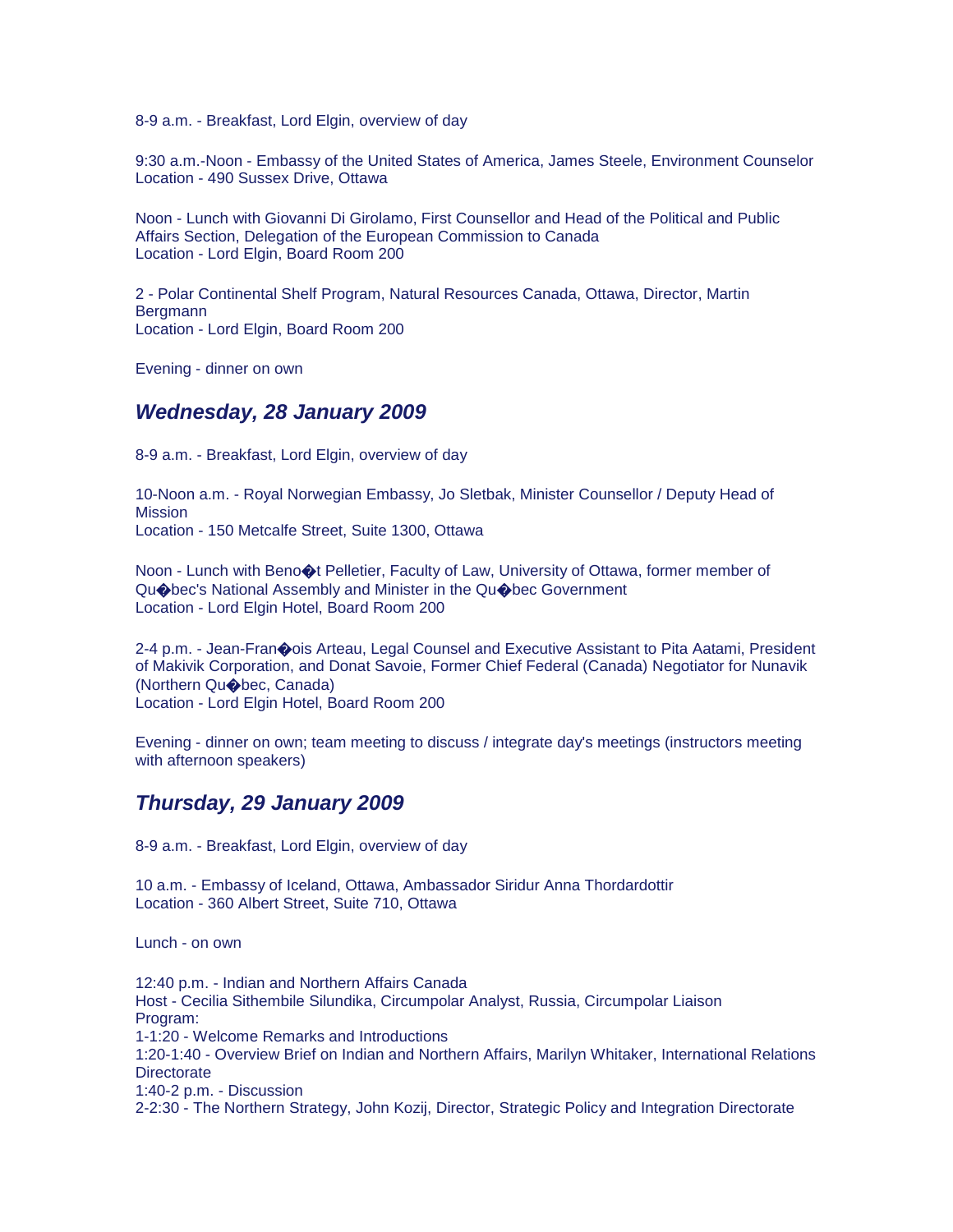2:30-2:40 - Discussion 2:40-3:20 - Inuit Relations Secretariat, Indian and Northern Affairs Canada, Christopher Duschenes, Executive Director 3:20-3:30 - Discussion 3:30-4 - Arctic Cooperation multilateral and bilateral programs by Circumpolar Liaison Directorate, Harald W. Finkler, Director 4-4:30 - International Polar Year, Stephanie Rees, Research Coordinator 4:30-4:50 - Discussion 4:50-5 p.m. - Concluding Remarks Location - Northern Affairs Organization, Assistant Deputy Minister Boardroom, 25 Eddy Street, 10th Floor, Gatineau, Quobec

Dinner – on own

Public event of interest:

*Nunavut 10th Anniversary Celebration* - [http://www.collectionscanada.gc.ca/democracy/index](http://www.collectionscanada.gc.ca/democracy/index-e.html)[e.html](http://www.collectionscanada.gc.ca/democracy/index-e.html)

Program:

6 p.m. – traditional food, music and drum dancing

7:30 p.m. – Nunavut at 10: What's working, what's not and what's next

A panel discussion with: Jim Bell, Editor of Nunatsiaq News, Iqaluit; Ed Picco, former Minister of Education and of Heath and Social Services, Government of Nunavut; Nancy Karetak-Lindell, Member of Parliament for Nunavut from 1997 to 2008; Jose Kusugak, President of the Kivalliq Inuit Association and former President of Inuit Tapiriit Kanatami (simultaneous translation: English, French and Inuktitut)

Location – Library and Archive Canada, 395 Wellington Street, Ottawa

### *Friday, 30 January 2009*

8-9 a.m. - Breakfast, Lord Elgin, overview of day

10 a.m. - Embassy of Denmark, Ottawa, Deputy Head of Mission, Jakob Henningsen, Embassy of Denmark, Ottawa Host - Linda Friis Petersen, Communication and Cultural Advisor Location - 47 Clarence St., Suite 450, Ottawa

Lunch - on own

1-5:00 p.m. - University of Ottawa Symposium on Arctic Sovereignty - Legal Issues / Inuit Rights Host - Sophie Thoriault, Faculty of Law, University of Ottawa Program:

*United Nations Convention on the Law of the Sea*

1-2:30 Donat Pharand, Professor Emeritus, International Law, University of Ottawa Pharand is one of the foremost experts on the international law of the sea, particularly as it relates to the Arctic regions. Thanks to his research and writings, Canadian sovereignty over the Northwest Passage is generally accepted.

2:30-4 Donald McRae - Professor of Law, University of Ottawa and Suzanne Lalonde, Faculty of Law, Universit<sup>o</sup> Montroal

McRae specializes in the field of International Law and has been an Advisor to the Department of External Affairs of the Government of Canada and Counsel for Canada in several international fisheries and boundary arbitration.

Lalonde's work focuses on the legal aspects of Arctic sovereignty with a focus on the Northwest Passage and challenges to Canada's sovereignty over the region. *Indigenous Rights*